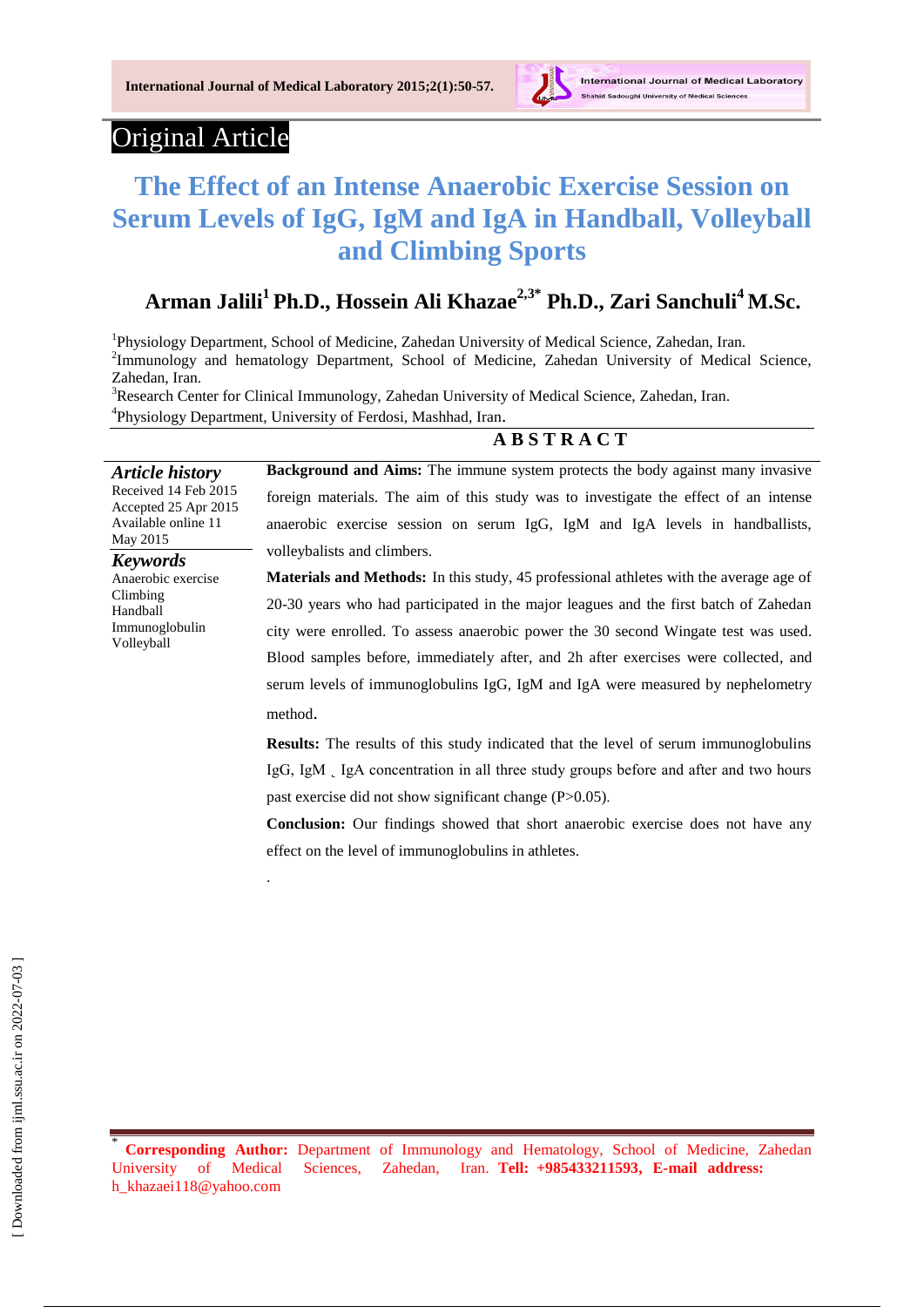## **Introduction**

Regular and moderate exercise affects immune functions of the body, and has various roles in prevention and treatment of many diseases, including cardiovascular disease, obesity, diabetes, hypertension and osteoporosis [1, 2]. A wide range of sporting activities, including short-term exercises, severe long-endurance activities and regular light exercise affect the immune function. Studying the long-term effects of regular exercise on performance of the immune system has wide application in promotion of public health and prevention of diseases among the nations that are facing an increasing active elderly population [2, 3]. Most studies have focused on adaptive response of serum and salivary immunoglobulin [4, 5]. The most abundant immunoglobulin in serum and saliva are IgG and IgA, respectively [6]. Immunoglobulins have a direct role against infectious diseases and are vital for the body defense. The IgA present in the mucous membranes lies in the first line of defense against viral infections.

Exercise has some effect on immune function regarding susceptibility to diseases. Evidence has shown that exercise induces changes in salivary IgA concentration, and its amount is dependent on the duration and frequency of exercise [7, 8, 9]. There are conflicting results about the effect of intense exercise on immunoglobulin levels. Several studies have demonstrated increased concentrations of immunoglobulins such as the one reported by Hans and colleagues. They indicated that the serum levels of IgA, IgG, and IgM in the first hours after a marathon race rose and returned to normal during recovery [10]. Imanipour et al. (2009) conducted a research on active men and showed that fourteen weeks of running exercise induces significant difference in the level of IgA and IgM [11]. Andrew et al. (2009) conducted a study on fifteen active men who had exercise for 60 minutes with 75% of  $VO<sub>2</sub>$ -max. Their results showed that the amounts of IgA, IgG, IgG2 and IgG3 were significantly increased [12]. However, some other studies have pointed out a reduction in the concentration of immunoglobulin. David et al. (2007), for example, reported that the levels of serum IgG and IgM of ten elite male runners who had intensive training for three weeks had a significant decrease (average 38%) [13]. Demytro et al. (2002), Daly and his colleague (1998), Gleason et al. (1999) and Gleason and Mcdonald (1995) all reported decreased secretion of IgA [14, 15, 16, 17]. On the other hand, many studies have reported no change in immunoglobulin concentrations. For example, Crdova et al. (2010) reported that a volleyball tournament season has no effect on serum immunoglobulin IgA [18]. Mashiko and colleagues (2004) showed that after 20 days of intense training of rugby, significant changes were observed in serum levels of IgG and IgM in male athletes, while several other studies have reported no change in IgA concentration [19]. Several studies have also indicated changes in the amount of immunoglobulin secretion in marathon runners [20, 21, 22], ultramarathon [23] and swimming [24].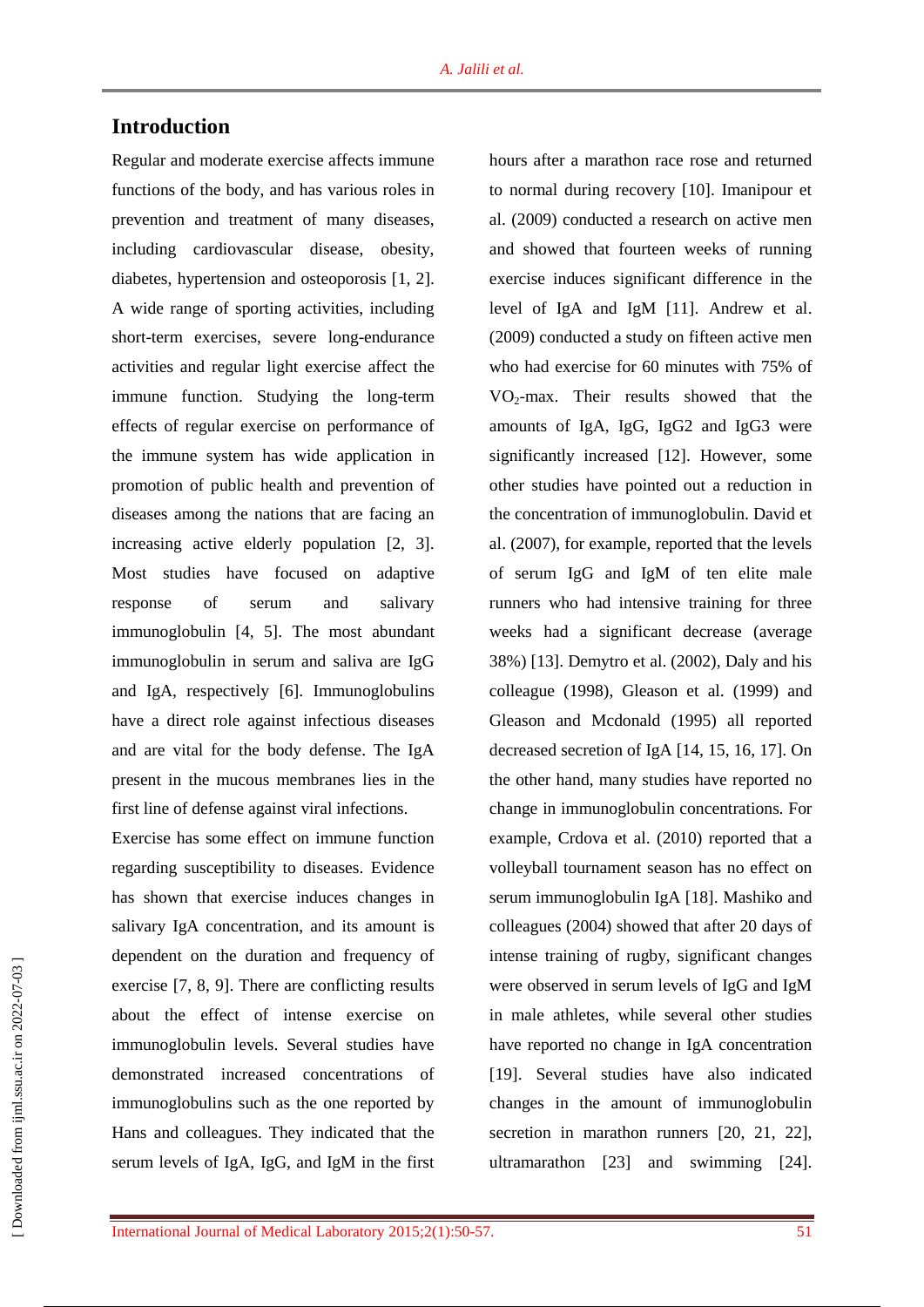Exhaustive exercise training is defined as an intensive exercise being at the highest possible level after which the athletes do not work because of exhaustion [25].

Due to the conflicting results regarding the effect of exercise on serum immunoglobulins and uncertainty regarding its impact, and also due to a lack of investigation on the effects of short-term exhaustive training in various sports, we performed this study to determine the effects of an exhaustive exercise on serum levels of immunoglobulins (IgG, IgM, IgA) in sport athletes.

## **Materials and Methods**

This semi-experimental study was performed on 45 male athletes in Zahedan, Iran, affiliated with the Shahrdary Volleyball league and first batch of handball and climbing (each team comprised 15 athletes) who had been invited to the Zahedan city league. Informed consent form was completed by all of the athletes based on ethics committee of sports leagues. The Ethics Committee of Zahedan University of Medical Science, Zahedan, Iran approved this Study.

#### **Training program**

In this study, an anaerobic exercise training program (Wingate) using a bicycle ergometer in three sessions was used. Each practice session lasted two hours, and included a warmup team at the beginning followed by exercises and cool-down team at the end. Wingate test is a maximum effort (30 seconds) on a bicycle that calculates anaerobic function of the lower extremities.

Each person has to warm up for 5 minutes on the exercise bike before the test. They were allowed to recover for 1 to 2 minutes after testing to prevent cramps. Blood samples before and immediately after the end of the practice session and two hours after the exercise session were collected by expert lab staff, and transferred to the laboratory for testing. Measurement of immunoglobulin levels was performed by nephelometry assay using a commercial kit manufactured by Binding Company made in England.

#### **Statistical Analysis**

The results obtained from blood samples were analyzed using SPSS version 18. Descriptive statistics was used for the classification and regulation of index data (mean and standard deviation of the distribution). The Kolmogorov-Smirnov (KS) test was used to determine the normal distribution of data. The repeated measures test was applied for comparison of the pre-test and post-test intragroup sets, and one way ANOVA test was used for the comparison between the study groups.

## **Results**

General and anthropometric characteristics of the subjects are presented in Table 1. Results of repeated measures test showed that immunoglobulin levels in handbalists, volleybalists and climbers before, after and 2 hours after exercise did not differ significantly (P> 0.05) (Table 2).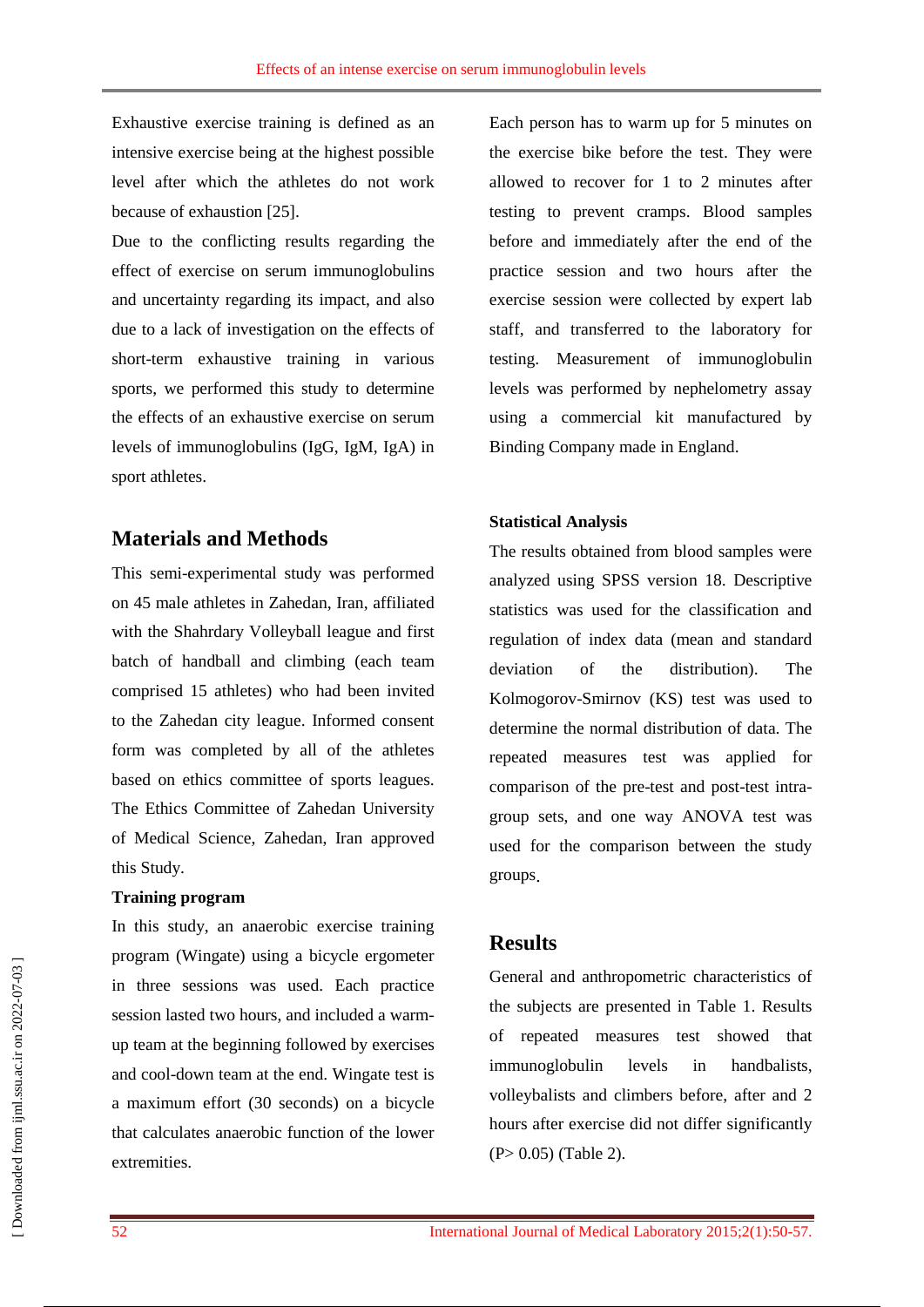| <b>Groups</b>       | Age (year) | Weight (kg) | Height (cm) | <b>Body mass</b> |
|---------------------|------------|-------------|-------------|------------------|
|                     |            |             |             | index $(kg/m2)$  |
| <b>Climber</b>      | $26 + 4$   | $71 + 5$    | 176±5       | $23 + 2$         |
| <b>Volleybalist</b> | $25 + 7$   | $79 + 6$    | $183+8$     | $26 + 9$         |
| <b>Handbalist</b>   | $22 + 3$   | $76 + 2$    | 180±3       | $23 + 1$         |

**Table 1.** Anthropometric characteristics of male athletes of major league and first batch of volleybalists, handbalists and climbers in Zahedan city.

**Table 2**. Results of repeated measures of IgG, IgA and IgM levels in athletes Hndbalyst, Volleybalist and Climbist before, after and 2 hours after exercise.

|                     | <b>Before exercise</b> | <b>After exercise</b> | 2 hrs after exercise | <b>P</b> value |  |  |
|---------------------|------------------------|-----------------------|----------------------|----------------|--|--|
|                     | $\lg G$ (g/L)          |                       |                      |                |  |  |
| <b>Climbist</b>     | $14.57\pm4.64$         | $15.3 \pm 3.72$       | $15.12 \pm 1.82$     | 0.8            |  |  |
| <b>Volleybalist</b> | $13.51 \pm 4.28$       | $12.85 \pm 2.52$      | $13.87 \pm 3.57$     | 0.6            |  |  |
| <b>Handbalist</b>   | $15.07 \pm 2.45$       | $14.75 \pm 2.87$      | $14.64\pm3.4$        | 0.9            |  |  |
| TgM(g/L)            |                        |                       |                      |                |  |  |
| <b>Climbist</b>     | $1.13 \pm 0.53$        | $1.26 \pm 0.72$       | $1.02 \pm 0.38$      | 0.5            |  |  |
| <b>Volleybalist</b> | $1.06\pm0.46$          | $1.14\pm0.36$         | $1.07\pm0.38$        | 0.6            |  |  |
| <b>Handbalist</b>   | $1.09 \pm 0.34$        | $1.26 \pm 0.28$       | $1.11 \pm 0.39$      | 0.3            |  |  |
| IgA(g/L)            |                        |                       |                      |                |  |  |
| <b>Climbist</b>     | $2.27\pm0.61$          | $2.52 \pm 0.31$       | $2.1 \pm 0.29$       | 0.4            |  |  |
| <b>Volleybalist</b> | $1.59 \pm 0.64$        | $1.64 \pm 0.53$       | $1.59 \pm 0.59$      | 0.8            |  |  |
| <b>Handbalist</b>   | $1.72 \pm 0.71$        | $2.04\pm 0.65$        | $1.92 \pm 0.65$      | 0.4            |  |  |

Data are presented as Mean±SD

Results of one-way ANOVA showed no significant difference in immunoglobulin levels among the three study groups  $(P> 0.05)$ . Serum levels of IgG in mountaineering athletes after exercise increased and then after two hours decreased. In volleybalists it decreased immediately after exercise but not before, white it showed decreased IgG in the mountaineers group. Although IgM level in all

three groups increased after training and then decreased, these changes were not significant. Also, serum IgA level in climber and handbalist athletes after exercise increased and then decreased, but no changes in levels of IgA in volleybalist athletes were observed before and after exercise. On the other hand, the mean serum levels of IgG in all groups indicates increase after exercise followed by a decrease, while no changes in serum levels of IgM and IgA could be seen (Fig. 1).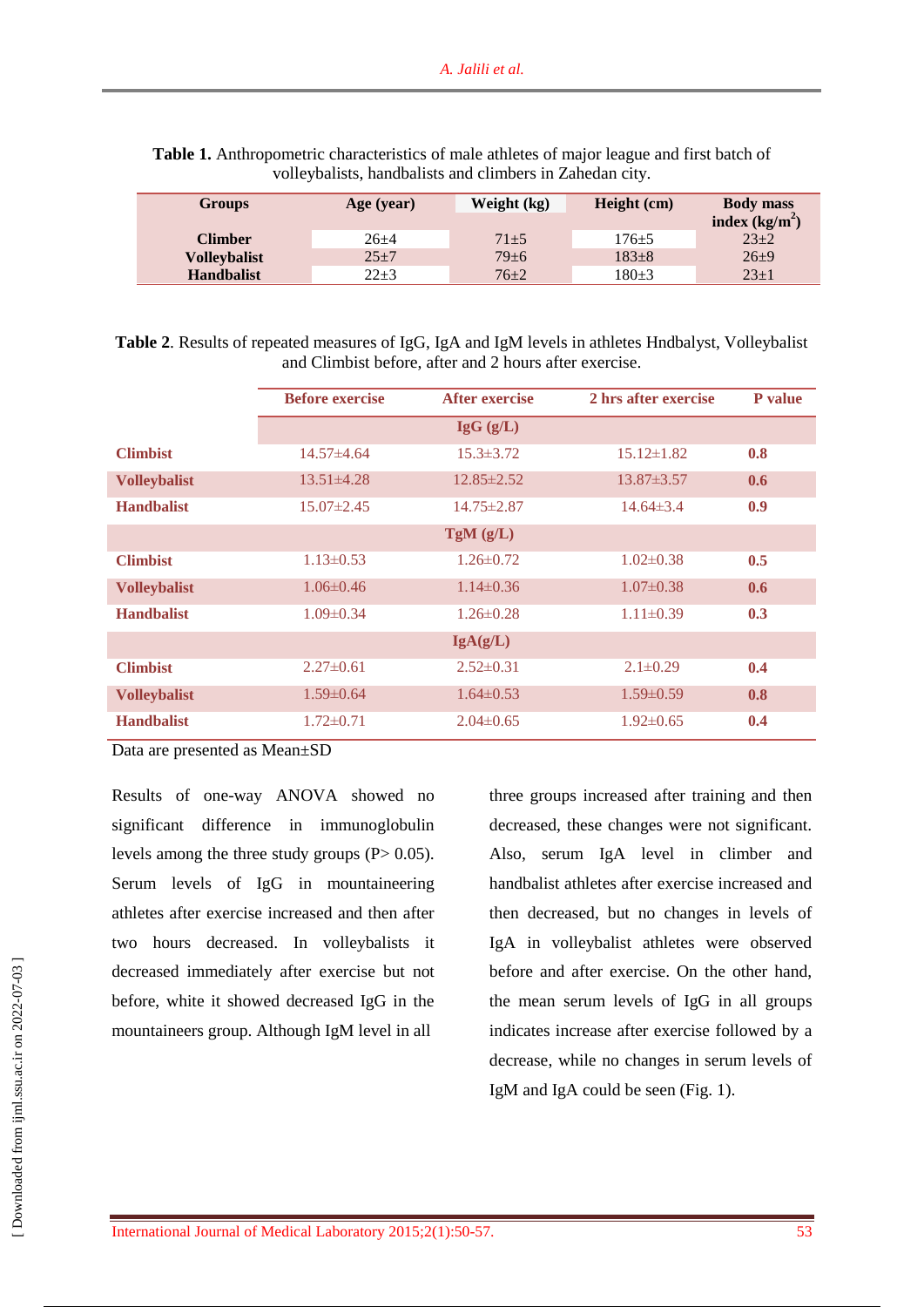

**Fig. 1.** The comparison of serum IgG, IgM and IgA (g/L) before, immediately after, and two hours after training in volleybalists, handbalists and climbers of Zahedan city.

## **Discussion**

Overall, we reported the change in concentration of some immunoglobulins in athletes. The mechanisms underlying serum immunoglobulin changes in response to exercise in athletes have not been adequately addressed [2] and any changes in the amount of these factors must be considered. A slight increase (less than 20%) in the concentration of serum that can be observed after severe acute exercises is attributed to changes in serum volume. Increase in serum immunoglobulin concentrations less than 10% is attributed to the daily changes and to the reserve immunoglobulin exchange of extravascular circulation and lymphatic vessels or circulation [26, 27, 28]. Various cells and soluble factors are involved in the regulation of Ig production by B cells. These factors include the number and proportion of circulating lymphoid cells and lymphoid tissues, release of immune regulatory factors such as cytokines, the number and sensitivity

of lymphocyte receptors for these molecules, neuro-hormonal changes such as circulating hormone levels, the subject sensitivity and the effect of psychological stress. These factors may act parallel to each other. In addition, the acute effects of exercise program may persist and have overlapping or interfering chronic impacts [2]. As Hans and colleagues (2002) have reported, plasma levels of Ig A, IgG and IgM increase at the first hours after Marathon race, but return to normal afterward [10]. Since monocytes increase during exercise and prostaglandins are produced by these cells, it is suggested that soluble factors such as prostaglandins released during exercise have indirect effects on the production of immunoglobulins [29].

The major salivary secretory immunoglobulin is IgA that prevents antigens to enter the upper respiratory tract. Excretion of this molecule depends on intensity, duration and type of physical activity. Different mechanisms have been proposed by researchers to explain any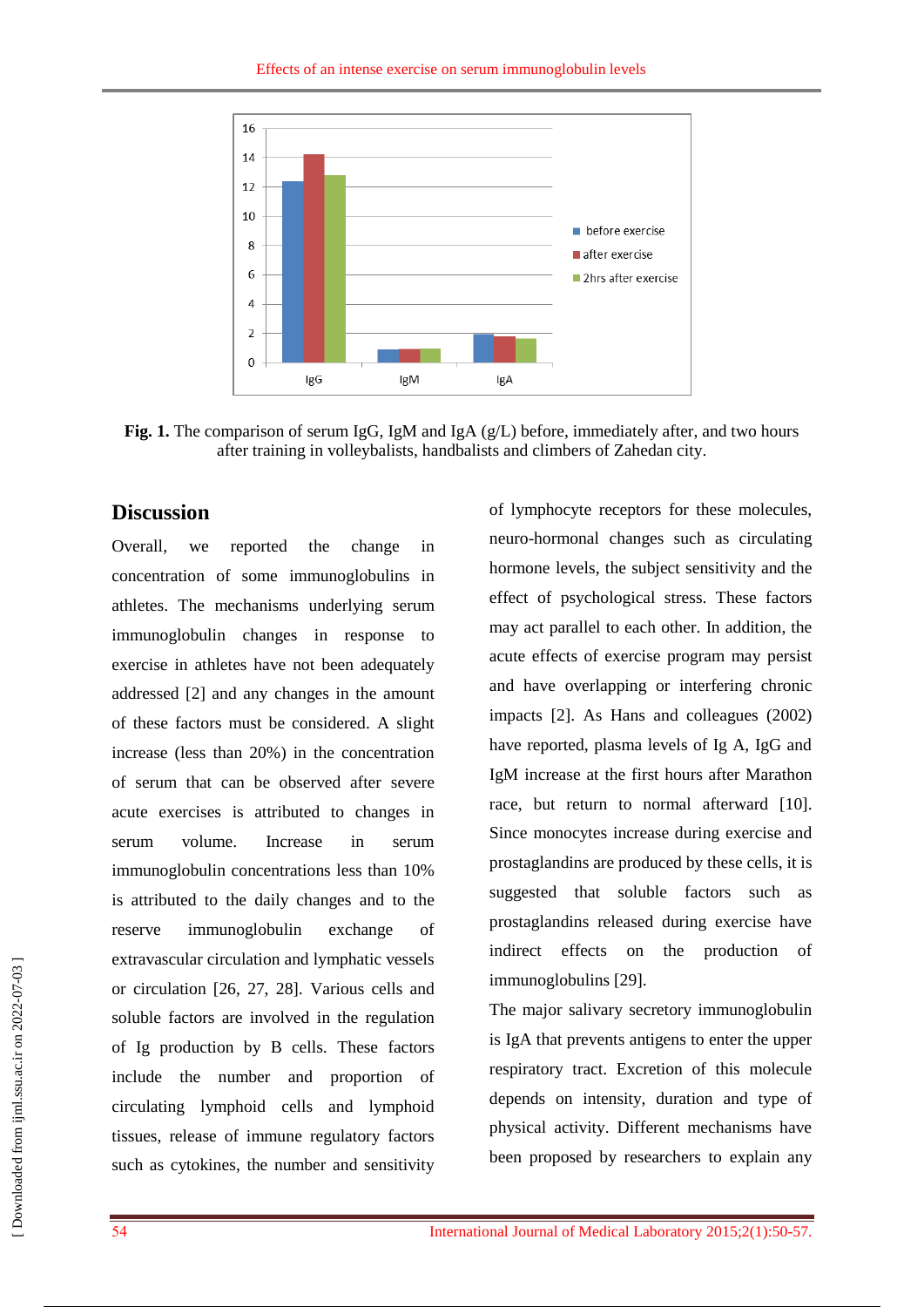change of this molecule: reduction of salivary flow, physical and psychological pressures, sympathetic nervous system and secretion of immune system suppressive factors such as cortisol, epinephrine and encephalin [30]. Perhaps one of the reasons that IgA did not change significantly in our study was due to severity and duration of the activity of athletes. Some researchers reported a decrease in serum immunoglobulin level after stressful activities [17]. Portman reported the reason for this reduction to be its increase in blood cells [31]. Some believe that the improper position of the arm during blood sampling may affect the serum immunoglobulin level [17]. Also, several studies have noted that serum immunoglobulin levels will return to the initial level 24 hours after intense physical activity [32,33,34].The results of these researches are consistent with Michel et al. (1996), Mashyko et al. (2004), Cordova et al. (2010) and inconsistent with the results of Allegro and colleagues (2008), Dolly et al. (1998), Gleason et al. (1995), and Demytro et al. (2002) [35,19,18,15, 14,12]. The results of Platinum and colleagues (1999) showed that exercise intensity has no significant influence on the salivary IgA concentration [36], while Klentro and his colleagues (2002) indicated reduction of immunoglobulins after intense physical activity and its increase after prolonged moderate activity [37].

## **Conclusion**

According to the research results, the duration and intensity of the exercise are determining factors in the immune response to exercise [16, 37, 38, 39]. It can be concluded from this study that short intense exercises has no significant effect on serum IgG, IgA and IgM concentration. Some limitations of this study such as short duration of investigation could be addressed in further studies. As the evaluation of immune system components in connection with each other is difficult, and since relations of this system with other organ systems are complex, the results of this study should be reviewed in future researches. The role of short-term intense exercise or prolonged anaerobic exercise on serum immunoglobulins and other immune system functions as well as the role of these factors on the creation of response in skeletal muscle after exhaustive exercise should be precisely investigated.

#### **Conflict of Interest**

There is no conflict of interest to declare.

#### **Acknowledgement**

The authors would like to warmly appreciate support and kindness of Zahedan Shahrdary volleyball athletes and also handball, volleyball and mountaineering boards of Sistan and Balouchestan province, Zahedan, Iran.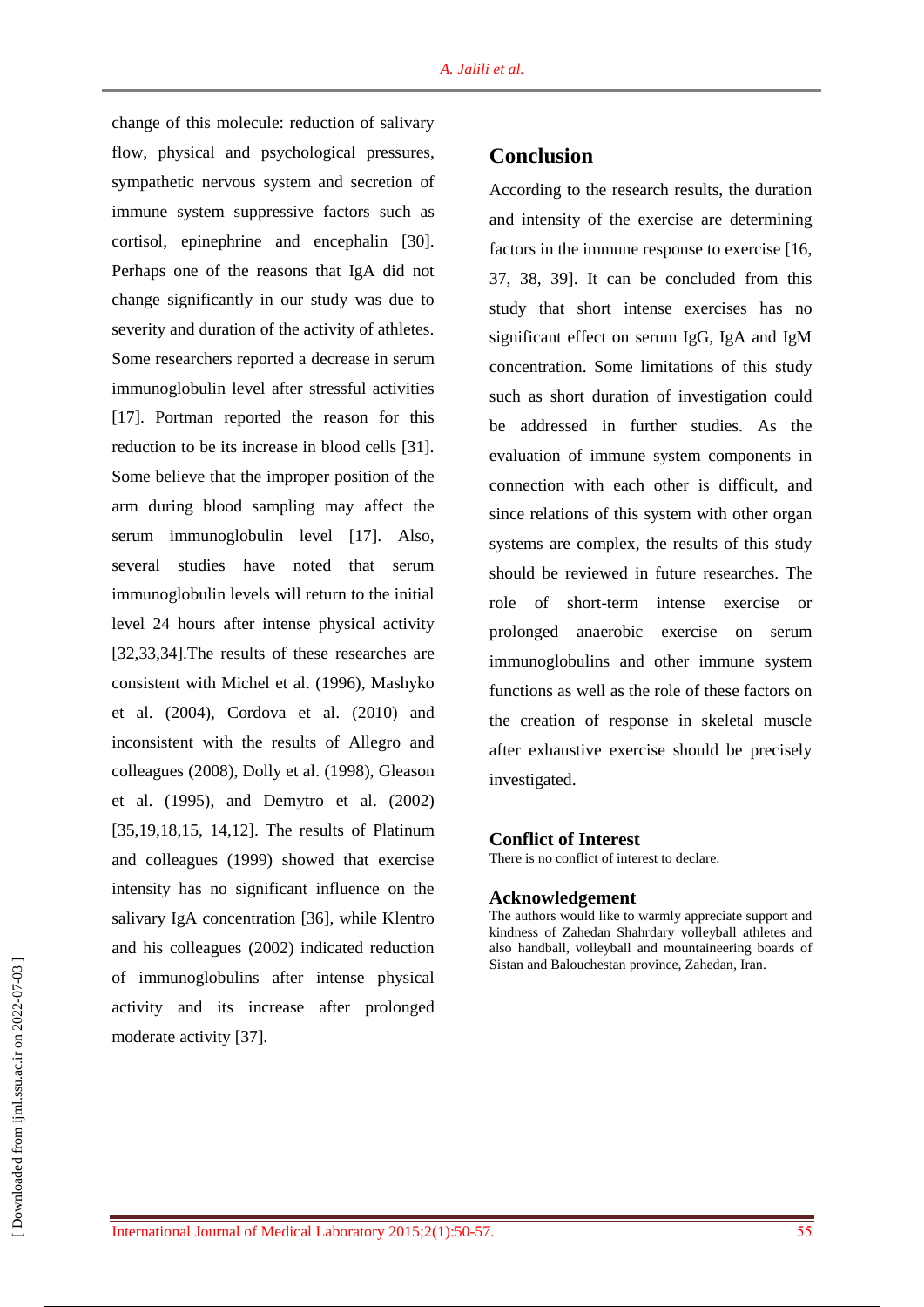## **References**

- [1]. Hejazi K and Attarzadeh Hosseini R. Influence of Selected Exercise on Serum Immunoglobulin, Testosterone and Cortisol in Semi-Endurance Elite Runners. Asian Journal of Sports Medicine 2012; 3(3):185- 192.
- [2]. [Hoff P,](http://www.ncbi.nlm.nih.gov/pubmed/?term=Hoff%20P%5BAuthor%5D&cauthor=true&cauthor_uid=25382740) [Belavý D.L,](http://www.ncbi.nlm.nih.gov/pubmed/?term=Belav%C3%BD%20DL%5BAuthor%5D&cauthor=true&cauthor_uid=25382740) [Huscher D,](http://www.ncbi.nlm.nih.gov/pubmed/?term=Huscher%20D%5BAuthor%5D&cauthor=true&cauthor_uid=25382740) [Lang A,](http://www.ncbi.nlm.nih.gov/pubmed/?term=Lang%20A%5BAuthor%5D&cauthor=true&cauthor_uid=25382740) [Hahne M,](http://www.ncbi.nlm.nih.gov/pubmed/?term=Hahne%20M%5BAuthor%5D&cauthor=true&cauthor_uid=25382740) [Kuhlmey A.K,](http://www.ncbi.nlm.nih.gov/pubmed/?term=Kuhlmey%20AK%5BAuthor%5D&cauthor=true&cauthor_uid=25382740) et al. Effects of 60-day bed rest with and without exercise on cellular and humoral immunological parameters. Cell Mol Immunol 2014 Nov 10.
- [3]. Jeng KC1, Yang CS, Siu WY, Tsai YS, Liao WJ, Kuo JS. Supplementation with vitamins c and e enhances cytokine production by peripheral blood mononucler cells in healthy adults. Am.jclin. Nutr 1996; 64:960-5
- [4]. Laing S.J, Gwynne D, Blackwell J, Williams M, Walters R, Walsh N.P. Salivary IgAresponse to prolonged exercise in a hot environment in trained cyclists, Eur. J. Appl. Physiol 2005; 93: 665- 671.
- [5]. Alexander J Koch. Immune Response to Resistance Exercise, American Journal of Lifestyle medicine 2010;4: 244-252.
- [6]. Koch A.J. Immune Response to Exercise, Brazilian Journal of Biomotricity 2010; 2: 92-103.
- [7]. Moreira A, Delgado L, Moreira P, Haahtela T. Does exercise increase the risk of upper respiratory tract infections? British Medical Bulletin 2009; 90: 111-131.
- [8]. Mackinnon L.T, Hooper S. Mucosal (secretory) immune system responses to exercise of varying intensity and during overtraining, Int. J. Sports. Med 1994; 3:179-183.
- [9]. Fahlman M.M, Engels H.J. Mucosal IgA and URTI in American college football players: a year longitudinal study, Med. Sci. Sports Exerc 2005; 37: 374-380.
- [10]. Hanns C.G, Andreas M, Wolfgang S, Markus M, Karl K, Eberhard K, Lothar R. IgG, IgA, IgM, and Plasma Volume Changes During Long-distance Running 2002; 13:15-20.
- [11]. Vahid I, Valiollah S, Mehdi A. The Effects of Physical Activity OnHomoral Immune System (IgA, IgG, IgM), Procedia Social And Behavioral Sciences 2009; 1: 2718–2721.
- [12]. Mckune A.J, Semple S.J, Smith L.L, Wadee A.A. Complement, immunoglobulin and creatine kinase response in black and white males after muscle-damaging exercise. 2009; SAJSM 2: 47-52.
- [13]. David C, Nieman. Marathon Training and Immune Function, Sports Med 2007; 37: 412-415.
- [14]. Dimitriou L, Sharp N.C, Doherty M. Circadian effects on the acute responses of salivary cortisol and IgA in well trained swimmers. Br J Sports Med 2002; 36(4): 260-64.
- [15]. Daly R.M, Rich P.A, Klein R. Hormonal responses to physical training in high-level peripubertal male gymnasts. Eur J ApplPhysiolOccupPhysiol 1998; 79(1): 74- 81.
- [16]. Gleeson M, Hall S.T, McDonald W.A, Flanagan A.J, Clancy R.L. Salivary IgA subclasses and infection risk in elite swimmers. Immunol Cell Biol 1999; 77(4): 351-55.
- [17]. Gleeson M, McDonald W.A. The effect on immunity of long term intensive training in elite swimmers". Clinical and Experimental Immunology 1995; 102: 210-216.
- [18]. A Crdova A, Sureda A, TurJ.A, Pons A. Immune Response To Exercise In Elite Sportsmen During The Competitive Season, J. Physiol. Biochem. 2010; 66: 1-6.
- [19]. Mashiko T, Umed T, Nakaji S, Sugawara K. Effect of exercise on the physical condition of college rugby players during summer training camp. Sports Med 2004; 38:186-190.
- [20]. Shoelson, Jongsoon Lee and Allison B, Goldfine. "Inflammation and insulin resistance". J Clin Invest 2006; 116:1793- 801.
- [21]. Thomas N.E, Leyshon A, Hughes M.G, Davies B, Graham M, Baker J.S, The efect of anaerobic exercise on salivary cortisol, testosterone and immunoglobulin (A) in boys aged 15–16 years, Eur J ApplPhysiol 2009; 107: 455–461.
- [22]. David C. Marathon Training and Immune Function. Sports Med 2007; 37: 412-415.
- [23]. McKune A.J, Smith L, Semple S.J, Wadee A. Influence of ultra-endurance exerciseon immunoglobulin isotypes and subclasses, Br. J. Sports Med 2005; 39: 665-670
- [24]. Walsh N.P, Blannin A.K, Clark A.M, Cook L, Robson P.J, Glesson M. The Effect of High intensity Intermittent Exercise on Saliva IgA, Total Protein and a- Amilase. J Sports Sei 1999; 17: 129- 1374.
- [25]. Leonard joseph H, Roslizaeati N, Safrusahar M.Y, Efri N.M, Das S, et al. Effect of pubertal developmental stages and lower limb kinetics during vertical